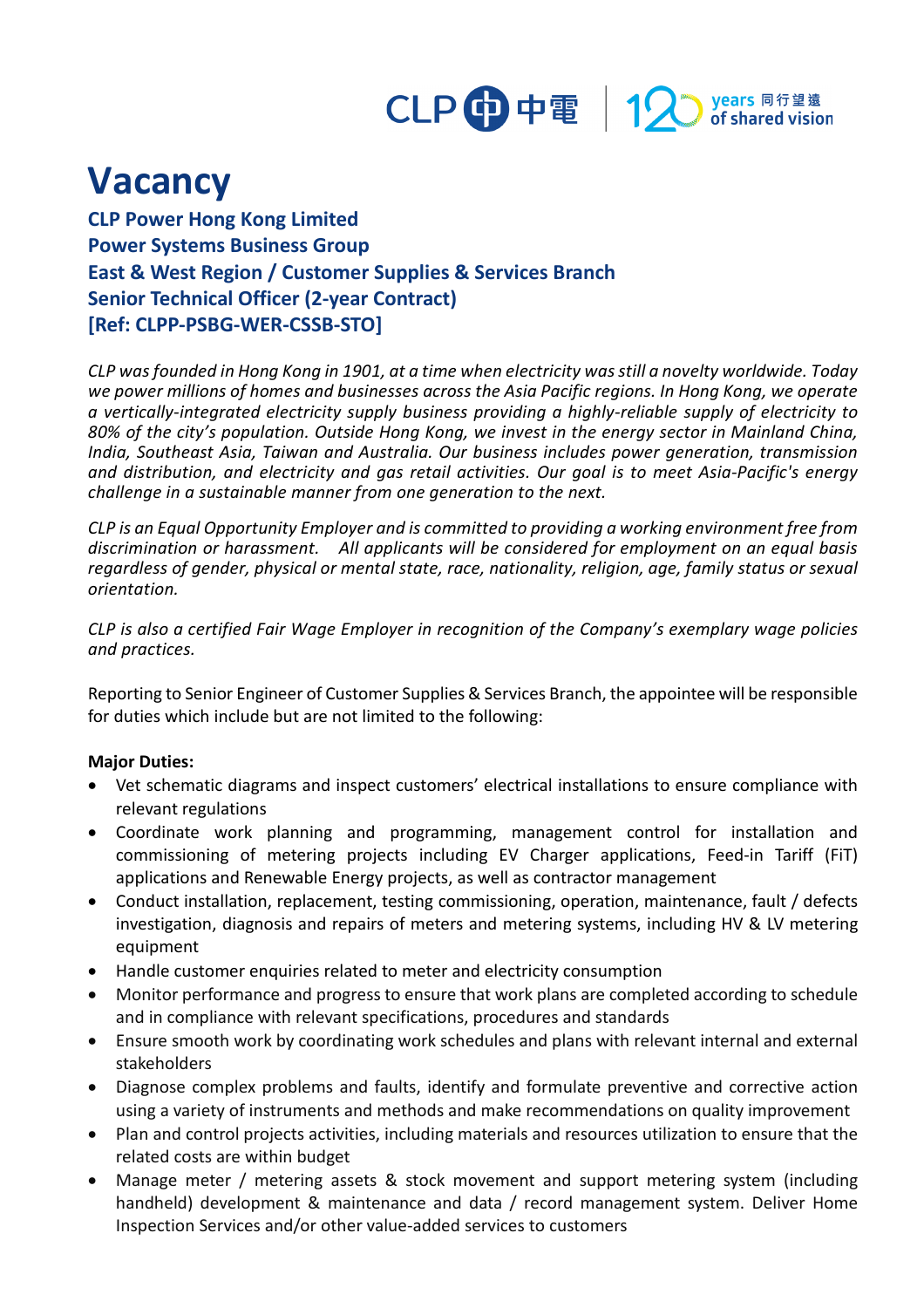- Perform site measurements and prepare records. Ensure timely and accurate input of data in company IT systems such as CCMS, EWMS, EFMS, handheld system, ESPS, SPS, AM/FM, DMS, TCOM
- Lead by example in assisting the department in implementing safety initiatives aiming to promote safety culture
- Deputize Team Leader / Depot Engineer as and when required and provide training to junior staff
- Perform emergency call out / repair work, and/or work under adverse weather condition as and when required
- Carry out other duties including participating in safety promotion activities, driving, record updating, reporting writing and any other duties assigned by supervisors

## **Requirements:**

- Higher Certificate / Higher Diploma holder in Electrical Engineering or Professional Diploma in Power Engineering or equivalent plus 5 years' relevant experience **OR** Ordinary Certificate / Ordinary Diploma holder in Electrical Engineering or Diploma in Power Engineering or equivalent plus 8 years' relevant experience with at least 3 years at Technical Officer II Level
- Registered Electrical Worker (REW) at Grade B or above. For CLP staff, Authorized Person Restricted Duties in LV is required
- Holder of a valid driving license class 1 and 2. For CLP staff, Company Authorized Driver is required
- Safety Supervisor or equivalent preferred
- Certified Installation Inspector Certificate is an advantage
- Good understanding of Electrical Ordinance, relevant statutory requirements, HSSEQ requirements, code of practices, relevant procedures and manual handling standards / techniques. For CLP staff, good understanding of CLPP Safety Rules and Safe Systems of Work is required
- Demonstration of safety awareness, teamwork and customer orientation
- Good understanding of simplified electrical installation / control wiring / plant / substation drawings
- Good knowledge of customers' installations, protection equipment, alarms and trip indicators
- Ability to work independently and to communicate technical concepts in English and Chinese, both verbal and written, Putonghua preferred
- Customer oriented with good supervisory, problem solving & influencing skills
- Good budget planning and resource allocation abilities
- Good knowledge of functionalities of company IT systems, e.g. CCMS, EWMS, EFMS, ESPS, SPS, AM/FM, TCOM
- Ability to perform basic functionalities of smart / mobile technology, e.g. handheld devices
- Ability to use simple PC applications, e.g. MS Outlook, Word, Excel

Candidates who demonstrate good potential for further development but with less qualification and/or experience will be considered for a position at lower grade.

Please apply by sending email to  $hrys@clp.com.hk$  giving a detailed C.V., including academic qualification, career history, current and expected salary, major achievements and personal attributes, on or before **2 July 2022**.To facilitate our easy tracking please use a unique file name for all attachments and your email subject box in this format: *PSBG\_WER\_CSSB\_STO\_Last Name\_First Name\_Other Names*